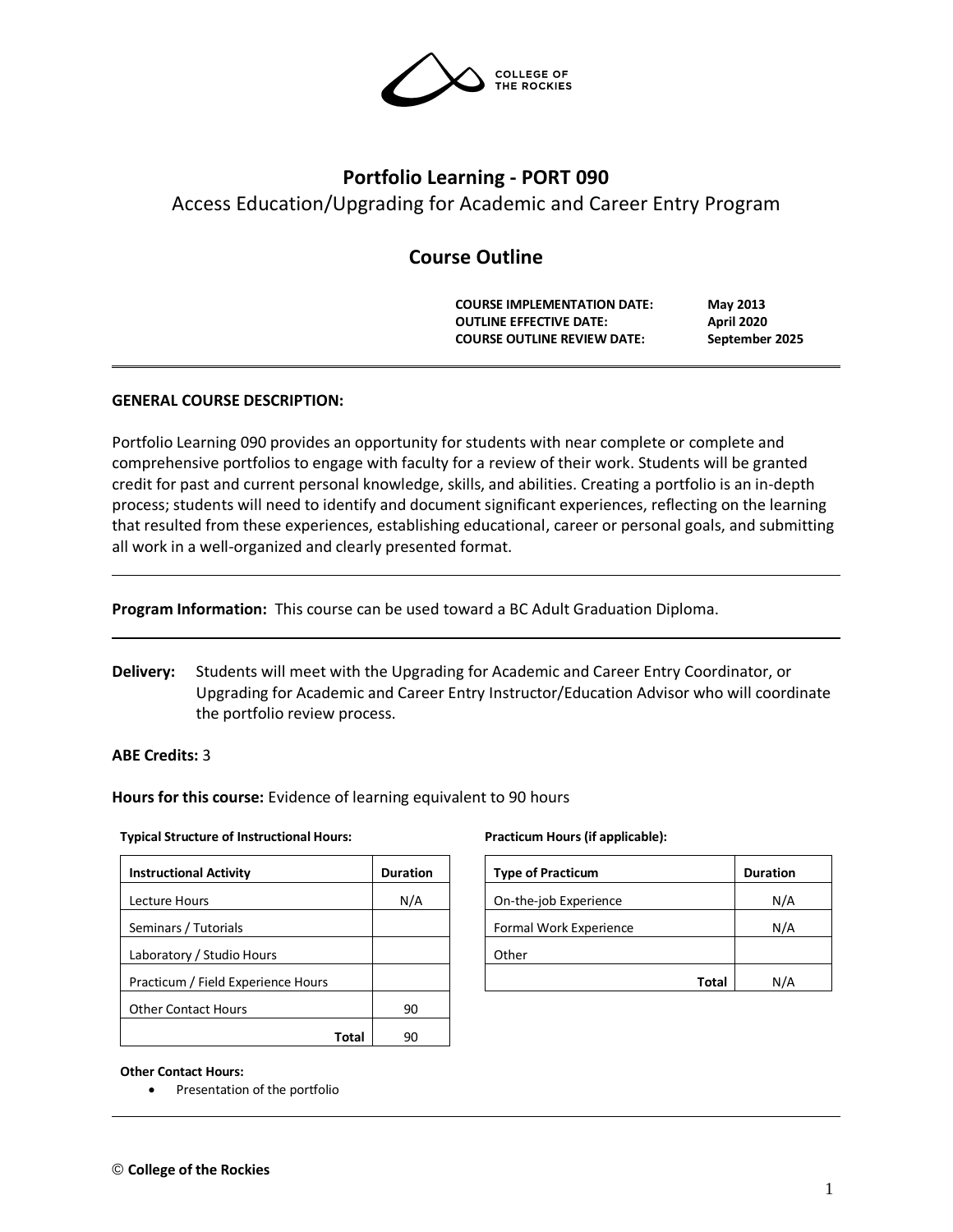Sharon Richardson, M.A., B.Ed., B.A., NAID

Signature

## **APPROVAL SIGNATURES:**

Department Head Joy Brown E-mail: [jbrown3@cotr.bc.ca](mailto:jbrown3@cotr.bc.ca) Dean of Trades and Technology Dr. Jack Moes E-mail: [jmoes@cotr.bc.ca](mailto:jmoes@cotr.bc.ca)

Department Head Signature

Dean Signature

EDCO

Valid from: April 2020 – September 2025

Education Council Approval Date

#### **COURSE PREREQUISITES AND TRANSFER CREDIT:**

**Prerequisites:** Instructor permission

**Corequisites:** None

**Flexible Assessment (FA):**

Credit can be awarded for this course through FA  $\Box$  Yes  $\Box$  No

**Transfer Credit:** For transfer information within British Columbia, Alberta and other institutions, please visit [http://www.cotr.bc.ca/Transfer.](http://www.cotr.bc.ca/Transfer)

> Students should contact an academic advisor at the institution where they want transfer credit.

#### **Prior Course Number:** N/A

#### **Textbooks and Required Resources:**

## Not applicable

*Please see the instructor's syllabus or check COTR's online text calculator <http://go.cotr.bc.ca/tuition/tCalc.asp>for a complete list of the currently required textbooks.*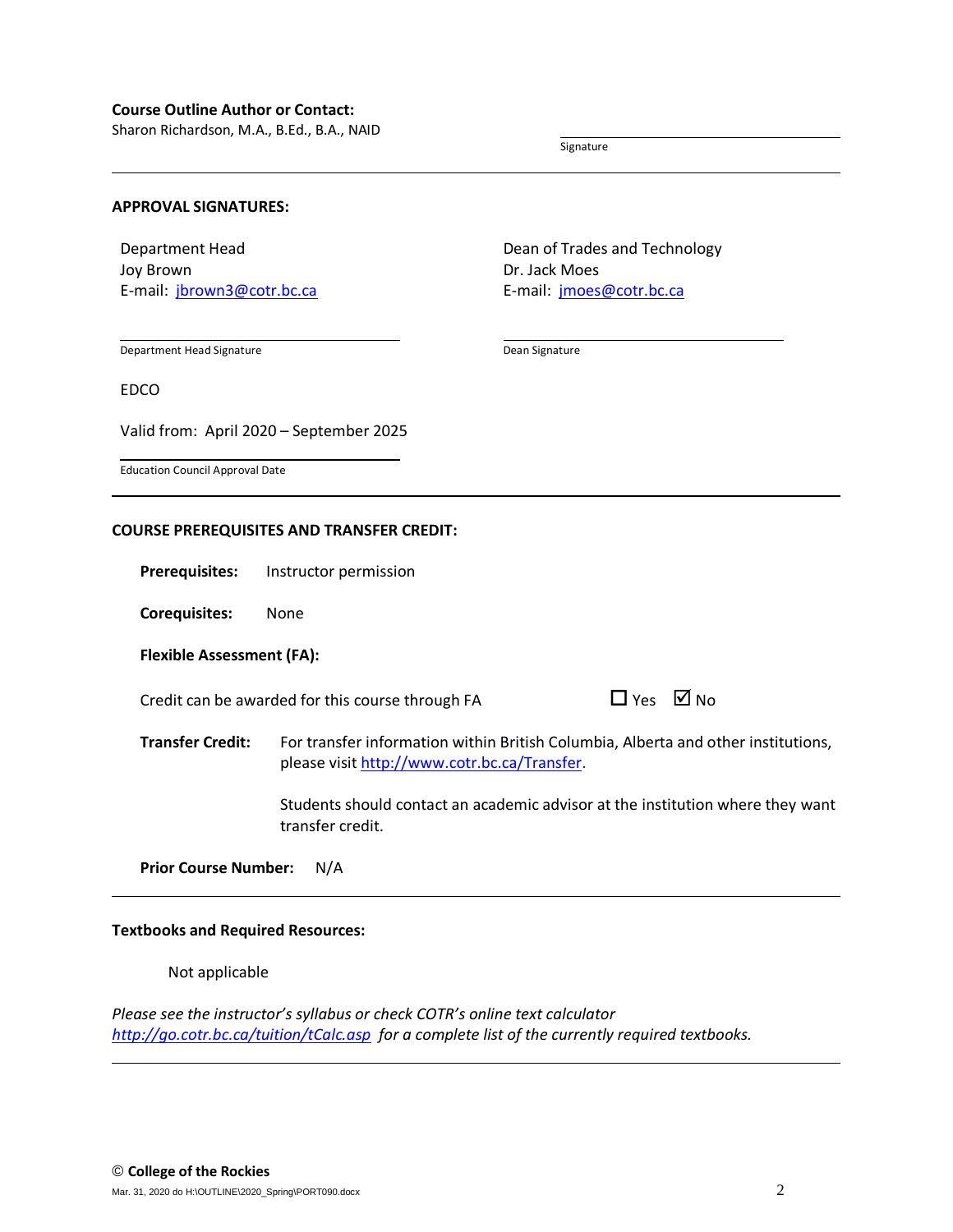## **LEARNING OUTCOMES:**

Upon the successful completion of this course, students will be able to

- establish the goals and overall purpose of the portfolio
- identify the intended audience of the portfolio
- choose type of portfolio
- identify a variety of contexts where learning occurred i.e. education, training, employment, projects, community service, hobbies, accomplishments and activities
- gather and organize documents with significant learning experiences
- assess learning that resulted from these experiences
- identify and justify skills transferable to portfolio purpose
- emphasize strengths to be used toward portfolio
- reorganize skills by theme
- formulate portfolio skill themes
- select items that best provide evidence of strengths and accomplishments toward portfolio purpose
- assemble portfolio
- celebrate completion of portfolio and share with others
- describe transferable skills and strengths
- present the portfolio

## **COURSE TOPICS:**

Content will vary, depending on individual student experiences.

1. **Career Portfolio** –This type of portfolio can help take an inventory with a job-related goal. Some examples include searching for a job, identifying new career options and choices, or recognizing a need or desire for further learning.

## OR

2. **Subject-specific Portfolio** –This portfolio can help showcase strengths in a specific area of competency. Some examples include photography, art, music, storytelling, parenting, addictions recovery, and cultural engagement. It can also help identify an area for continued learning.

## **EVALUATION AND ASSESSMENT (Face-to-Face Delivery):**

| <b>Assignments</b>                               | % Of Total Grade |
|--------------------------------------------------|------------------|
| Evaluation of portfolio for evidence of learning | 100%             |

All students will participate in an interview with a faculty member, either face to face or by phone to discuss their evidence of learning. The faculty member will assign a grade, based on the following rubric: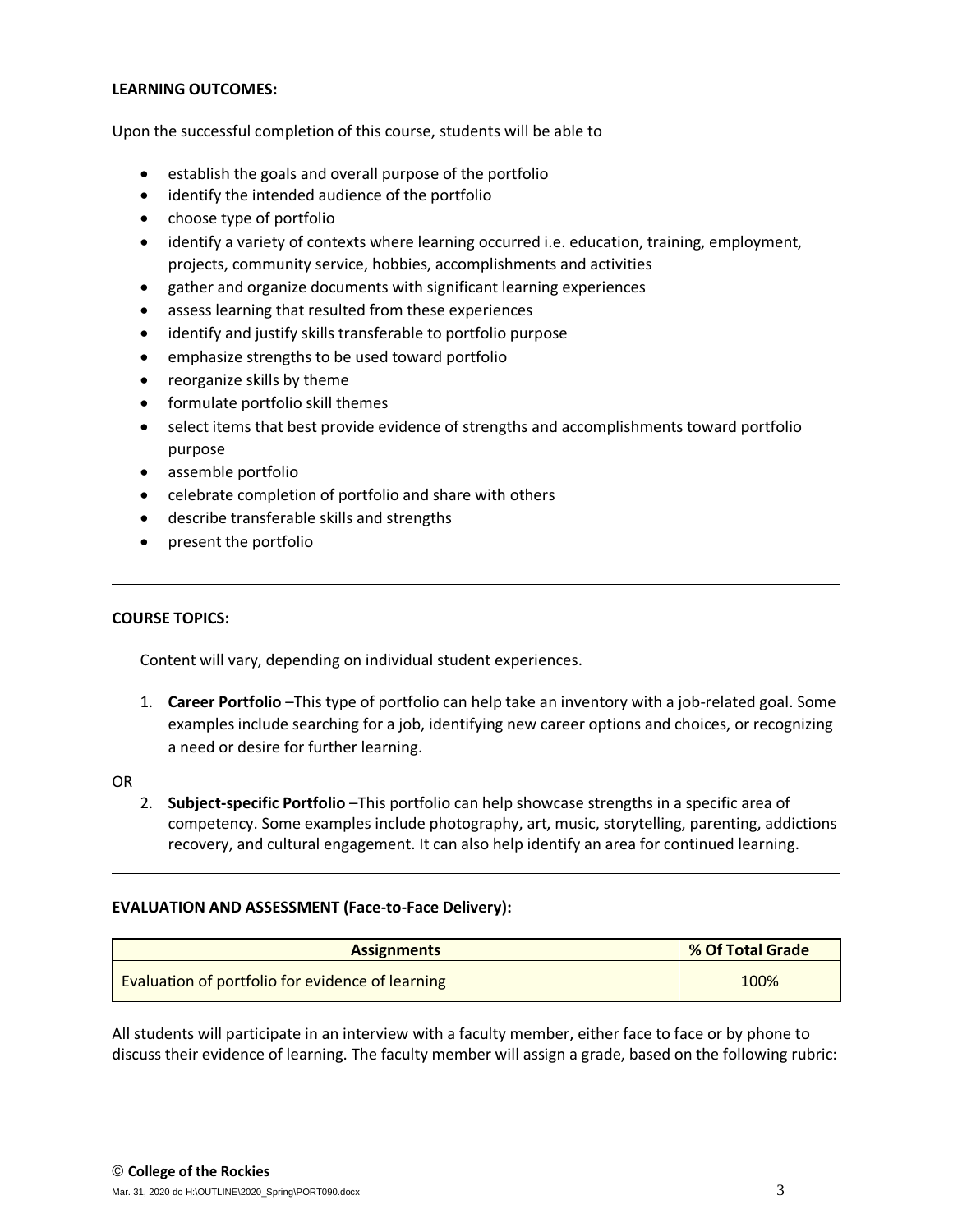# **Portfolio Evaluation Rubric:**

|                     | <b>Expectations</b>                                   | <b>Grading</b>    |
|---------------------|-------------------------------------------------------|-------------------|
| <b>Evidence</b>     | The portfolio contains a wide variety of evidence and |                   |
|                     | normally includes the following:                      |                   |
|                     | Resume                                                | Excellent - 3     |
|                     | Letters of Reference                                  | Satisfactory - 2  |
|                     | Transcripts                                           | Not Acceptable -0 |
|                     | Certificates<br>$\bullet$                             |                   |
|                     | Life History                                          |                   |
|                     | Particular artifacts of a discipline                  |                   |
| <b>Reflection</b>   | The portfolio includes extensive reflective           | Excellent - 3     |
|                     | statements which clearly:                             | Satisfactory - 2  |
|                     | Explain the significance of artifacts.                | Not Acceptable -0 |
|                     | Identify personal learning and growth                 |                   |
|                     | Identify education, career and personal goals         |                   |
| <b>Presentation</b> | The portfolio:                                        | Excellent - 3     |
|                     | Format may vary and will reflect the                  | Satisfactory - 2  |
|                     | individual's creativity and experiences               | Not Acceptable -0 |
|                     | Has a clear sense of organization<br>٠                |                   |
|                     | Is easy to read and understand<br>$\bullet$           |                   |
|                     | Demonstrates the ability to clearly link the          |                   |
|                     | evidence with the reflective components               |                   |
|                     | Demonstrates the individual's ability to write        |                   |
|                     | clearly and correctly.                                |                   |
| <b>Total</b>        |                                                       | <b>COM</b>        |
|                     | To complete the course and obtain COM, students       |                   |
|                     | must have a minimum 6/9 from the above scale.         |                   |
|                     |                                                       |                   |

# **EXAM POLICY:**

Not Applicable

# **COURSE GRADE:**

Course grades are assigned as follows:

| <b>COM</b> | Completed to defined standard |
|------------|-------------------------------|
| <b>NCG</b> | No Credit Granted             |

# **ACADEMIC POLICIES:**

*See [www.cotr.bc.ca/policies](http://www.cotr.bc.ca/policies) for general college policies related to course activities, including grade appeals, cheating and plagiarism.*